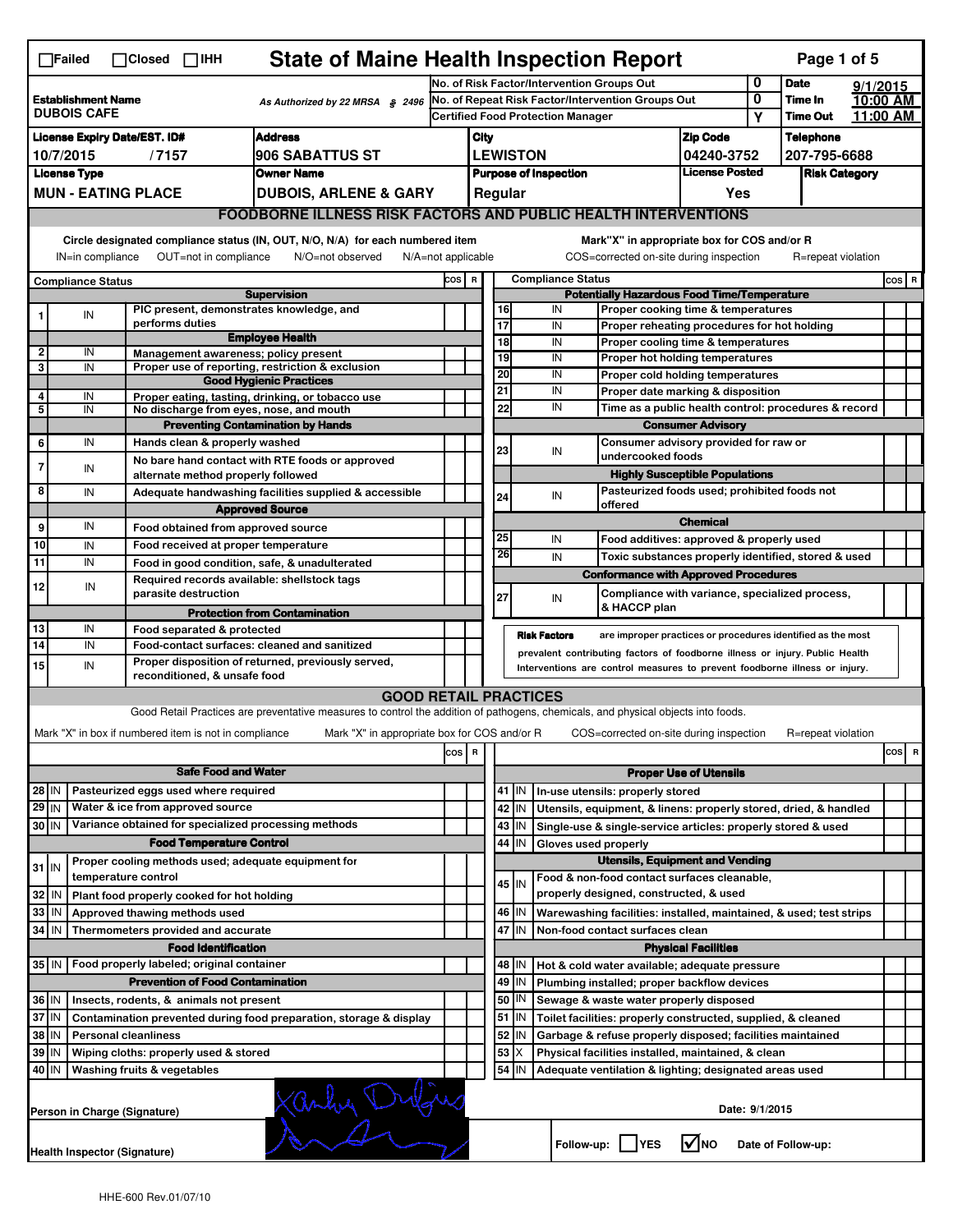|                                                    | Page 2 of 5                       |                                 |                                 |              |                        |                                  |
|----------------------------------------------------|-----------------------------------|---------------------------------|---------------------------------|--------------|------------------------|----------------------------------|
| <b>Establishment Name</b>                          |                                   | As Authorized by 22 MRSA § 2496 | 9/1/2015<br>Date                |              |                        |                                  |
| <b>DUBOIS CAFE</b>                                 |                                   |                                 |                                 |              |                        |                                  |
| License Expiry Date/EST. ID#<br>10/7/2015<br>/7157 | <b>Address</b><br>906 SABATTUS ST |                                 | City / State<br><b>LEWISTON</b> | /ME          | Zip Code<br>04240-3752 | <b>Telephone</b><br>207-795-6688 |
|                                                    |                                   |                                 | <b>Temperature Observations</b> |              |                        |                                  |
| Location                                           | <b>Temperature</b>                |                                 |                                 | <b>Notes</b> |                        |                                  |
| frig                                               | 38                                |                                 |                                 |              |                        |                                  |
| sandwich bar                                       | 35                                |                                 |                                 |              |                        |                                  |
| hot water                                          | 110 plus                          |                                 |                                 |              |                        |                                  |
| rinse                                              | 180                               |                                 |                                 |              |                        |                                  |
| wash                                               | 178                               |                                 |                                 |              |                        |                                  |
| frig                                               | 38                                |                                 |                                 |              |                        |                                  |

**Person in Charge (Signature)**



**Date: 9/1/2015**

**Health Inspector (Signature)**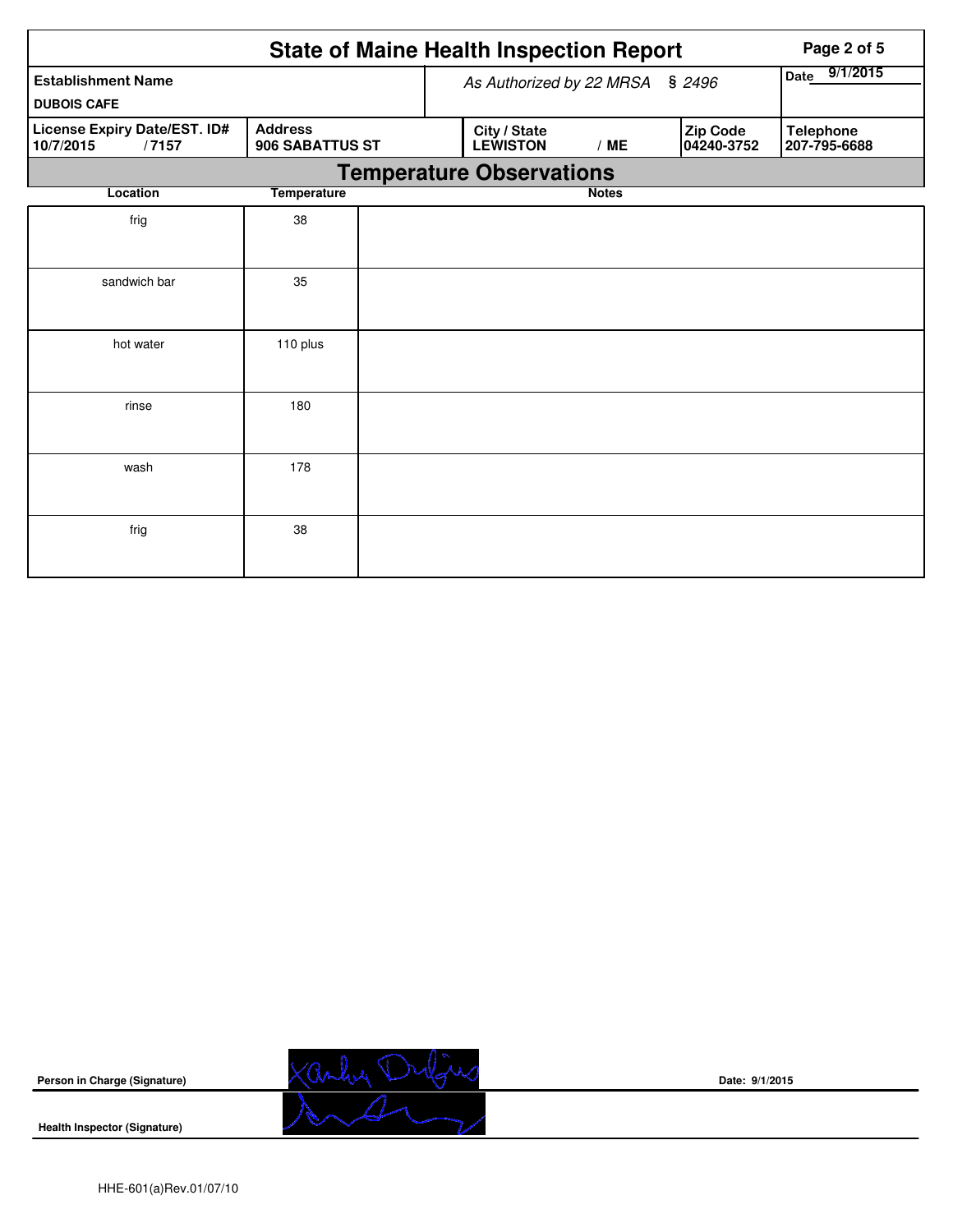|                                                                                                                                                    | Page 3 of 5<br>9/1/2015           |                                 |    |                               |  |  |  |  |  |  |
|----------------------------------------------------------------------------------------------------------------------------------------------------|-----------------------------------|---------------------------------|----|-------------------------------|--|--|--|--|--|--|
| Date<br><b>Establishment Name</b>                                                                                                                  |                                   |                                 |    |                               |  |  |  |  |  |  |
| <b>DUBOIS CAFE</b>                                                                                                                                 |                                   |                                 |    |                               |  |  |  |  |  |  |
| License Expiry Date/EST. ID#<br>10/7/2015<br>/7157                                                                                                 | <b>Address</b><br>906 SABATTUS ST | City / State<br><b>LEWISTON</b> | ME | <b>Zip Code</b><br>04240-3752 |  |  |  |  |  |  |
| <b>Observations and Corrective Actions</b>                                                                                                         |                                   |                                 |    |                               |  |  |  |  |  |  |
| Violations cited in this report must be corrected within the time frames below, or as stated in sections<br>8-405.11 and 8-406.11 of the Food Code |                                   |                                 |    |                               |  |  |  |  |  |  |

53: 6-101.11.(A): N: Indoor surfaces are not properly constructed as to be smooth, durable, and easily cleanable or constructed of nonabsorbent material in areas of moisture.

INSPECTOR NOTES: paint all heat registers in kitchen



**Date: 9/1/2015**

**Health Inspector (Signature)** 

**Person in Charge (Signature)**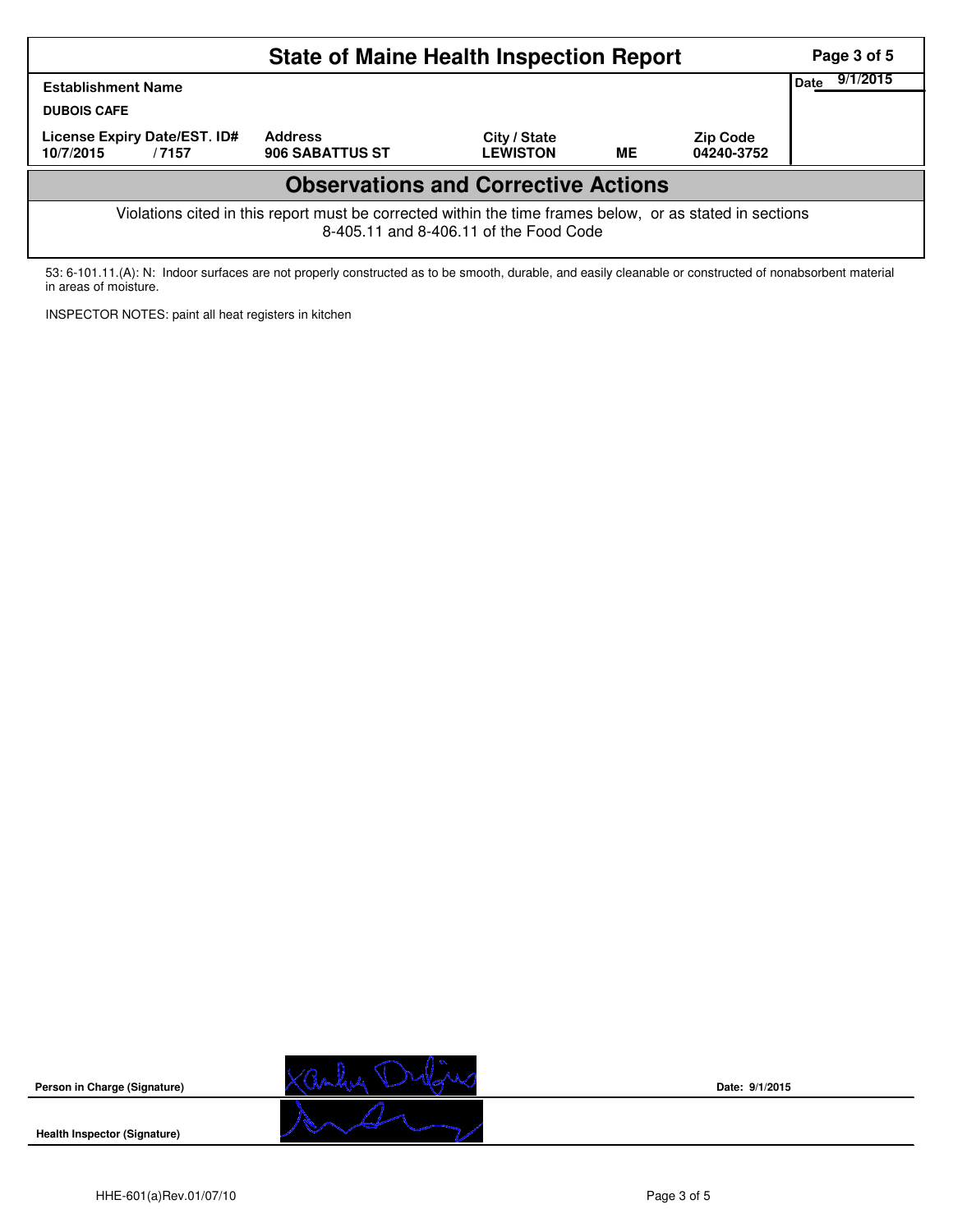| <b>State of Maine Health Inspection Report</b>     |                                   |                                 |    |                               |  |  |  |  |
|----------------------------------------------------|-----------------------------------|---------------------------------|----|-------------------------------|--|--|--|--|
| <b>Date</b><br><b>Establishment Name</b>           |                                   |                                 |    |                               |  |  |  |  |
| <b>DUBOIS CAFE</b>                                 |                                   |                                 |    |                               |  |  |  |  |
| License Expiry Date/EST. ID#<br>10/7/2015<br>/7157 | <b>Address</b><br>906 SABATTUS ST | City / State<br><b>LEWISTON</b> | MЕ | <b>Zip Code</b><br>04240-3752 |  |  |  |  |
| <b>Inspection Notes</b>                            |                                   |                                 |    |                               |  |  |  |  |

## Certified Food Protection Manager

Unless directed otherwise, all Eating Establishments are required to submit a copy of their Certified Food Protection Manager (CFPM) certificate. A CFPM must be hired within 90 days of a new eating establishment opening or when a CFPM leaves employment. For a list of CFPM courses and trainers go to http://www.maine.gov/healthinspection/training.htm

Please provide a copy of this certification(s) to your inspector [ Susan Reny ] by emailing to

[ sreny@lewistonmaine.gov ] or faxing to 207-795-5071. A copy may also be sent to Carol Gott, Health Inspection Program, 286 Water St. 3rd Floor, Augusta, ME 04333 or carol.gott@maine.gov.

Please include the name of your establishment and the establishment ID# with your certification(s).

### 2013 Maine Food Code Adoption

The Maine Food Code was adopted in October of 2013. Please refer to our website for a copy,

http://www.maine.gov/healthinspection. Following are a few of the major changes:

" No Bare Hand Contact with Ready-To-Eat Food. Handlers are required to use gloves, utensils, deli papers, etc., to avoid bare hand contact with ready-to-eat food;

- Establishments must have clean-up procedures for employees to follow following vomiting and diarrheal events;
- Responsibilities of the person in charge for ill employees (exclusions and restrictions); and,
- Date marking of Ready-to-eat potentially hazardous foods.

# Violation Correction Timeframe

Critical violations should be corrected on site, but in any event, within 10 days. The licensee must contact the inspector when the critical violation has been addressed at 207-( 513-3125 Ext 3224 ) or email ( sreny@lewistonmaine.gov ). Non-critical violations must be corrected within 30 days. Failure to satisfactorily correct these violations before the follow-up inspection may result in enforcement proceedings by the Department to include fines and penalties, which are outlined in Sections 7, 8 and 9 of the Rules Relating to the Administration and Enforcement of Establishments Licensed by the Health Inspection Program available at http://www.maine.gov/healthinspection. License renewals can be denied if violations are not corrected within the noted timeframes.

### C= Critical violation and NC= Non-critical violation

"Critical violation" means a provision of the Food Code that, if in non-compliance, is more likely than other violations to contribute to food contamination, illness or environmental health hazard.

#### Additional Inspection Fee

License fees provide for two inspections per year. When additional inspections are required, the Department may charge an additional \$100 fee to cover the costs of each additional inspection or visit.

#### Document Retention/Posting

Pursuant to the Maine Food Code, the establishment's current license must be displayed. In addition, a sign or placard must be posted in a conspicuous area notifying consumers that a copy of the most recent inspection report is available upon request. CFPM certificates must be posted in a conspicuous area and must be available to the Department upon request.

Vicki cote is a cfpmcert 8747353 1/16/2017 exp

Copy of the FDA Employee health and personal hygiene booklet-date marking-no barehand contact-bodily fluid clean up